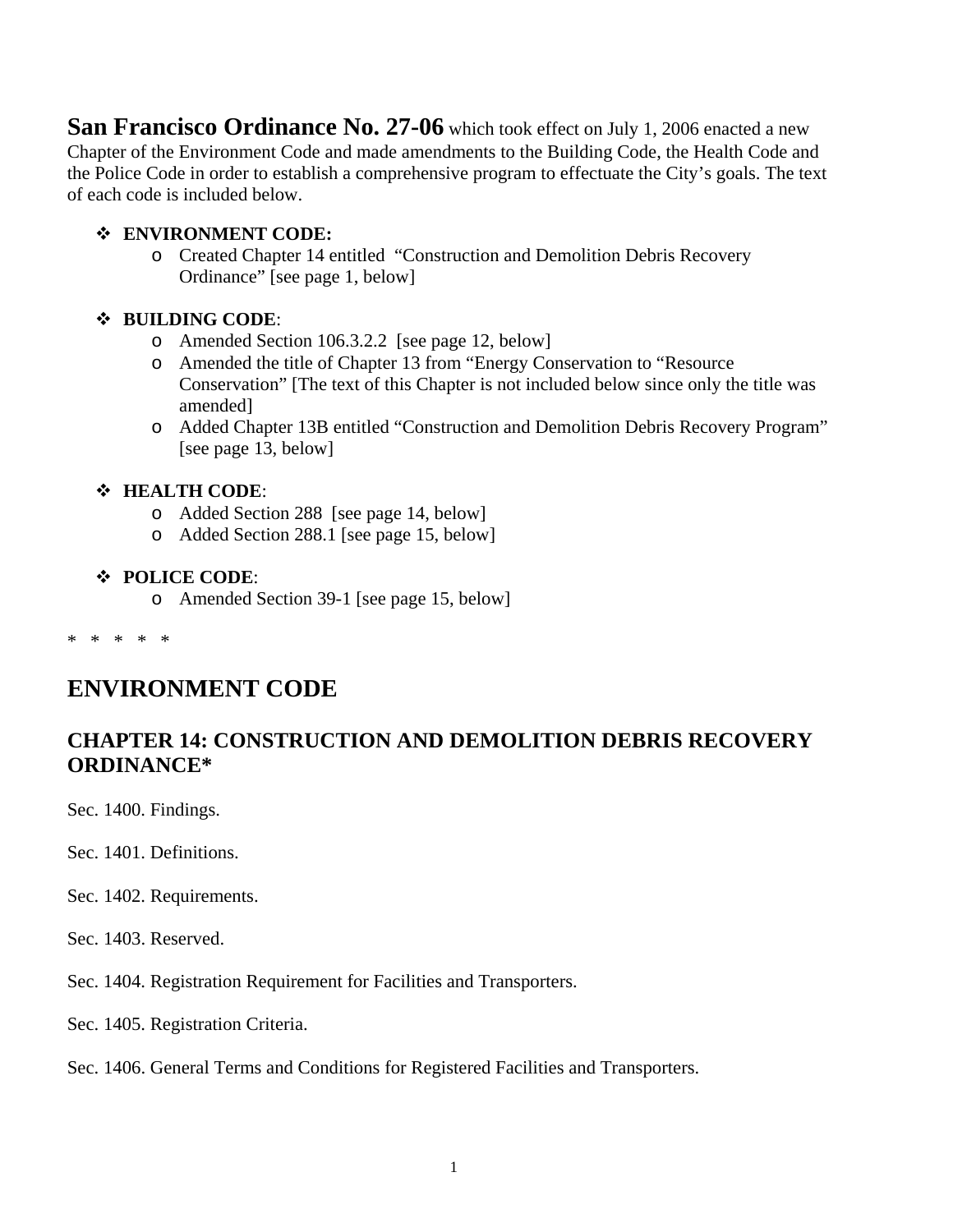Sec. 1407. Trade Secrets.

Sec. 1408. Reserved.

Sec. 1409. List of Registered Facilities and Registered Transporters.

Sec. 1410. Enforcement.

Sec. 1411. Reports.

Sec. 1412. Forms, Regulations and Guidelines.

Sec. 1413. Cost of Implementation.

Sec. 1414. Reserved.

Sec. 1415. Disclaimer of Liability.

Sec. 1416. Duties are Discretionary.

Sec. 1417. Severability.

Editor's note: \*; Ordinance 27-06, File No. 051142, Approved February 16, 2006, from which Chapter 14 of this Code derives, shall take effect on July 1, 2006.

#### **SEC. 1400. FINDINGS**.

The Board of Supervisors finds and declares the following:

A. People who live in, work in or visit San Francisco generate 1.8 million tons of solid waste annually with more than half of these materials recovered through waste prevention, recycling and composting.

B. The State of California through its California Integrated Waste Management Act of 1989, Assembly Bill 939 (AB 939), requires that each local jurisdiction in the state divert 50% of discarded materials (base year 1990) from landfill. Every city and county in California, including the City, could face fines up to \$10,000 a day for not meeting the above mandated goal.

C. The Source Reduction and Recycling Element (SRRE) for San Francisco adopted by the Board of Supervisors in 1992, recognized the importance of recovering wood, metals, and inerts from construction and demolition activities in order to meet the state mandated waste reduction goal.

D. The Board of Supervisors adopted Resolution No. 679-02 setting a goal of 75% diversion from landfill by 2010 and promoting the highest and best use of recovered materials and authorizing the Commission on the Environment to adopt a zero waste goal, which it set as 2020.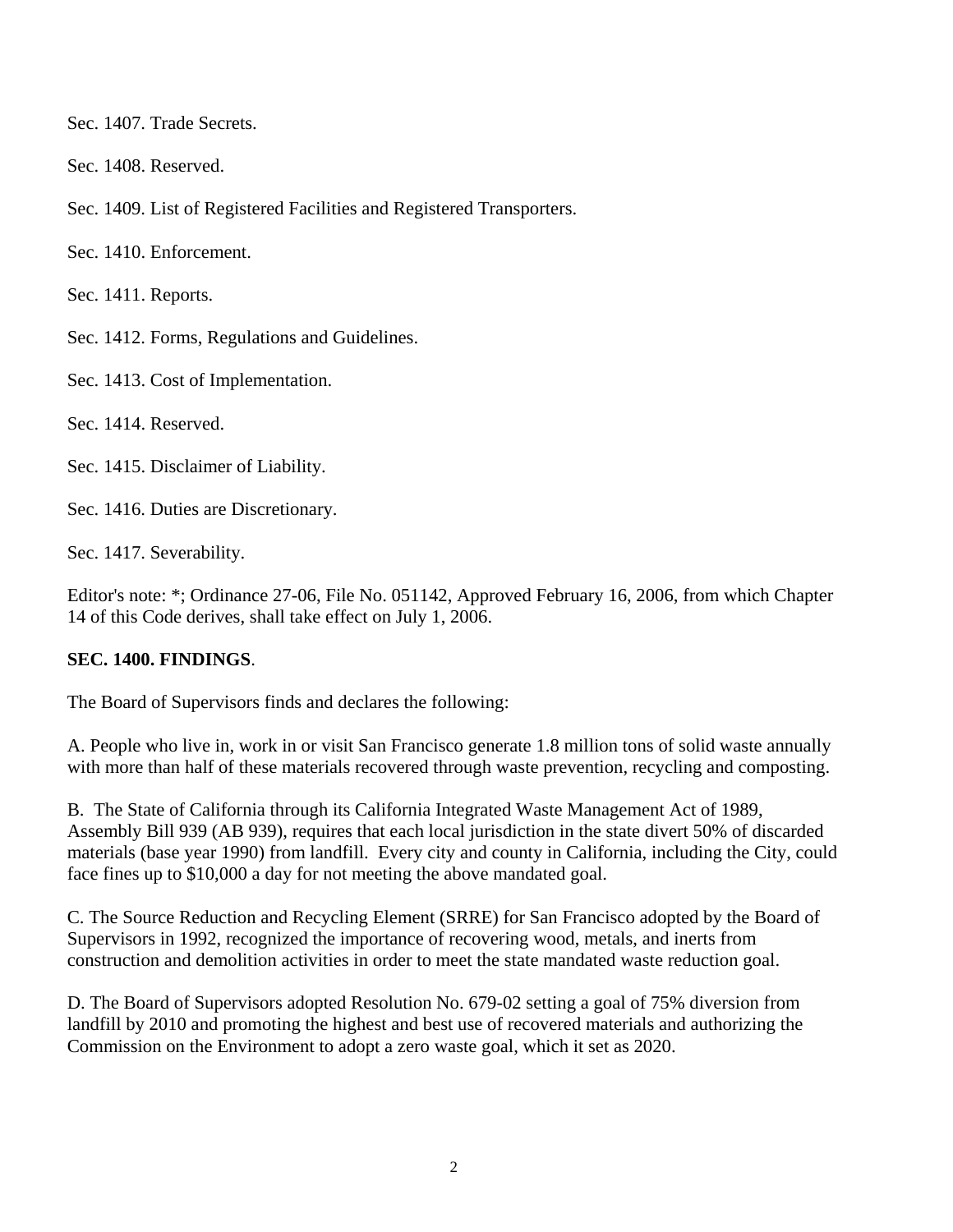E. The Green Building Ordinance, Chapter 7 of the Environment Code, establishes LEEDTM Silver level as the standard for all City building projects, which can include the goal of diverting 75% of construction and demolition debris from landfill for each project.

F. There are facilities both within the City and in nearby surrounding areas that can effectively reuse, recycle or otherwise recover the constituent elements of the materials generated by construction and demolition activity and thereby divert such materials from landfill.

G. Construction and demolition waste recovery programs reduce the amount of materials generated and hauled to landfill, decrease worker exposure to hazards, improve worker safety, reduce truck trips and traffic and improve air quality, thereby enhancing the health, safety and welfare of San Franciscans.

H. This Chapter requires construction and demolition debris to be transported by a registered vehicle and processed by a registered facility in order to ensure proper handling and to recover an additional estimated 100,000 tons from landfill disposal annually.

I. State law requires the California Integrated Waste Management Board to adopt a model construction and demolition debris ordinance and requires that Board to take into account a city's efforts to encourage or require recovery of construction and demolition debris in determining whether a city has met the mandated 50% recovery rate and other solid waste reduction and recycling requirements. This Chapter would help the City maintain the levels required by the state mandate and achieve the City's goals of 75% landfill diversion by 2010 and zero waste by 2020.

J. In keeping with the Precautionary Principle, codified in Chapter 1 of the Environment Code, this Chapter requires proper handling of construction debris as a deterrent to unsafe and wasteful practices. In this way, the City will create and maintain a healthy, viable environment for current and future generations, and will become a model of sustainability.

(Added by Ord. 27-06, File No. 051142, App. 2/16/2006)

# **SEC. 1401. DEFINITIONS**.

For the purposes of this Chapter, the following words have the following meanings:

(a) "Alternative Daily Cover" or "ADC" shall mean materials, other than soil, that have been approved by the California Integrated Waste Management Board or a successor agency for use as an overlay on an exposed landfill face.

(b) "Bio-mass Conversion" shall mean the controlled combustion, when separated from other solid waste and used for producing electricity or heat, of wood, woodchips, woodwaste, tree and brush prunings. Bio-mass conversion does not include the controlled combustion of recyclable pulp or recyclable paper materials, sludge, medical or hazardous waste.

(c) "Construction and Demolition Debris" shall mean building materials and solid waste generated from construction and demolition activities, including, but not limited to, fully-cured asphalt, concrete, brick, rock, soil, lumber, gypsum wallboard, cardboard and other associated packaging, roofing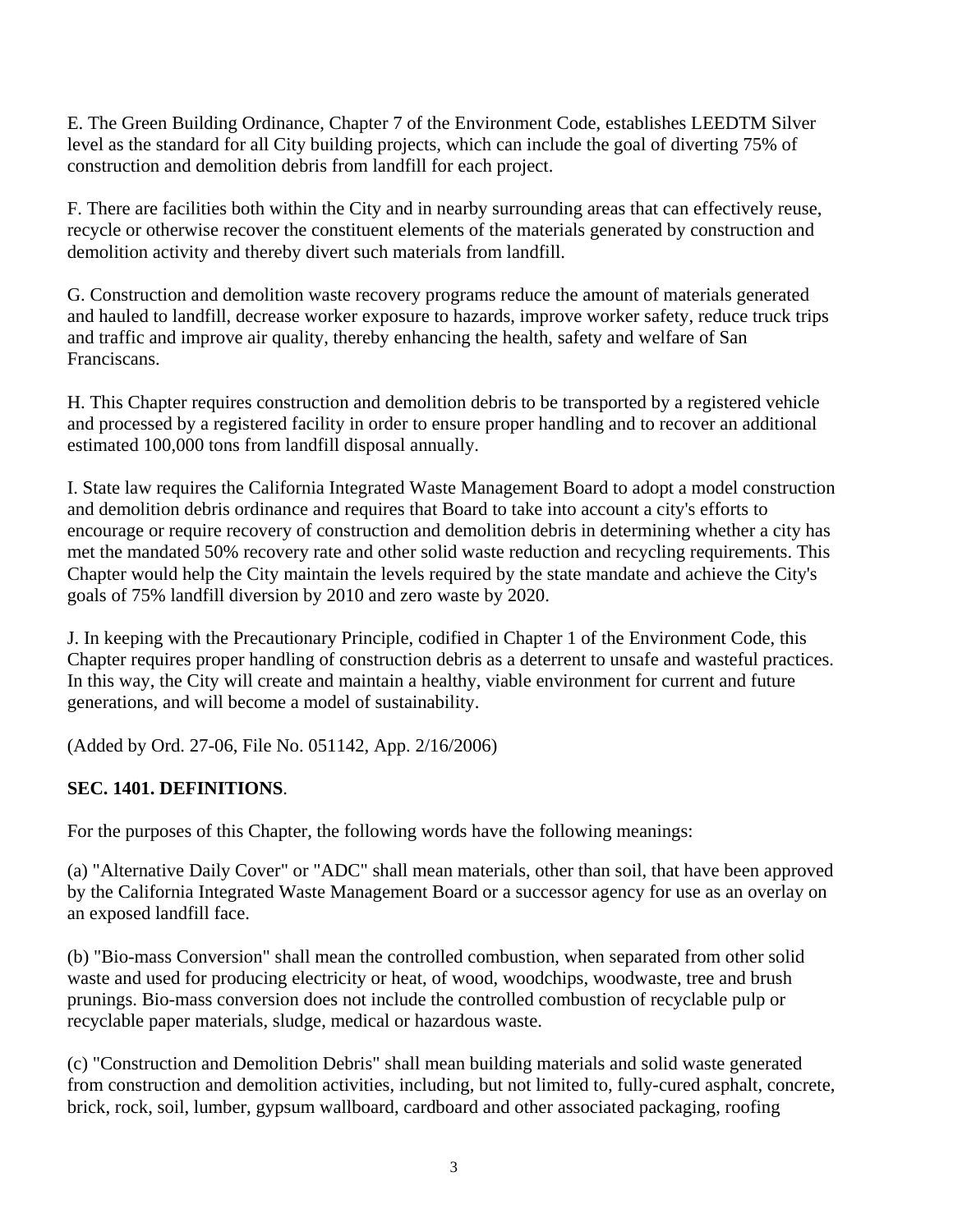material, ceramic tile, carpeting, fixtures, plastic pipe, metals, tree stumps, and other vegetative matter resulting from land clearing and landscaping for construction, deconstruction, demolition or land developments. This term does not include; refuse regulated under the 1932 Refuse Collection and Disposal Initiative Ordinance or sections of the Municipal Code that implement the provisions of that ordinance; materials excavated from the public right-of-way; or, unless otherwise specified in Section 1402(b), materials source separated for reuse or recycling. Hazardous waste, as defined in California Health and Safety Code section 25100 et seq., as amended, is not Construction and Demolition Debris for purposes of this Chapter.

(d) "Department" shall mean the San Francisco Department of the Environment.

(e) "Director" shall mean the Director of the Department of the Environment or his or her designee.

(f) "Facility" shall mean a facility that receives and processes construction and demolition debris into its component material types for reuse, recycling, and disposal of residuals.

(g) "Person" shall mean a natural person, a firm, joint stock company, business concern, association, partnership or corporation or governmental entity, including the City and County of San Francisco and its departments, boards and commissions for projects within the geographic boundaries of the City, and its or their successors or assigns.

(h) "Recover" or "Recovery" shall mean any activity, including source reduction, deconstruction and salvaging, reuse, recycling and composting, which causes materials to be recovered for use as a resource and diverted from disposal.

(i) "Registered Transporter" or "Registered Facility" shall mean a person who holds a valid registration issued by the Director pursuant to this Chapter.

(j) "Transport" or "Transportation" shall mean transportation of construction and demolition debris, "Transport" or "Transportation" does not include transportation of less than one cubic yard of construction and demolition debris or transportation in a vehicle that has no more than two axles and no more than two tires per axle.

(k) "Transporter" shall mean a person that transports construction and demolition debris as defined in this Chapter. "Transporter" does not include a person that owns the property at which the construction and demolition debris was generated.

(l) "Vehicle" shall mean a vehicle used to transport construction and demolition debris as those terms are defined in this Chapter.

(Added by Ord. 27-06, File No. 051142, App. 2/16/2006)

# **SEC. 1402. REQUIREMENTS**.

(a) Except as provided in this Chapter, no person, other than the owner of the property where the construction and demolition debris was generated, may transport and no person may process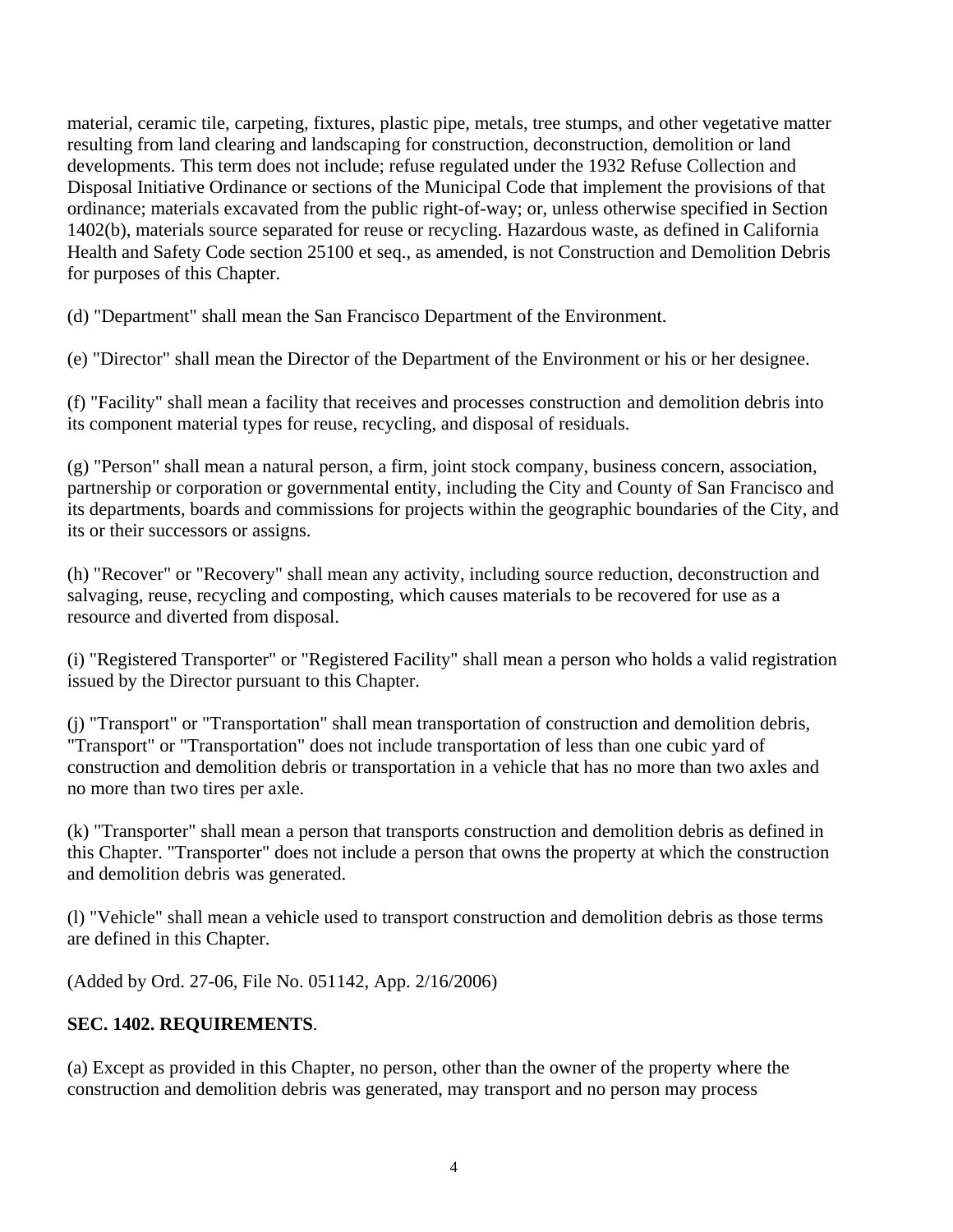construction and demolition debris unless that person has a registration from the Department as provided in this Chapter. Except as provided in this Chapter, all construction and demolition debris, regardless of transport or volume, must be processed at a registered facility.

(b) A person conducting full demolition of an existing structure must submit a waste diversion plan to the Director which provides for a minimum of 65% diversion from landfill of construction and demolition debris, including materials source separated for reuse or recycling which would otherwise not be subject to this Chapter. The plan may propose to use facilities and transporters that are not registered under this Chapter. The waste diversion plan must be submitted to the Director at the time the person applies for a demolition permit from the Department of Building Inspection and must include the following information: a list of all material types and volumes anticipated from the demolition; the market or destination for each material; the estimated recovery rate (diversion from landfill) by material or market; and the anticipated transporter for each material type. The Director shall make a determination as to the adequacy of the plan within five (5) business days and shall notify the Department of Building Inspection of its decision.

(Added by Ord. 27-06, File No. 051142, App. 2/16/2006)

# **SEC. 1403. RESERVED**.

# **SEC. 1404. REGISTRATION REQUIREMENT FOR FACILITIES AND TRANSPORTERS.**

(a) A person subject to Section 1402 shall apply for a registration by filing with the Director an application form prescribed by the Director, which contains the following information, and the information set forth in Section 1405.

(i) For construction and demolition debris processing facilities: the name and address of the person who owns the facility; the name and address of the person who operates the facility; a statement that the owner or operator has all permits, authorizations or licenses required by any local, state or federal agency to operate the facility and all necessary insurance.

(ii) For transporters of construction and demolition debris: the name and address of the person who owns the vehicle(s); a statement that the vehicle(s) and each operator has all permits, authorizations or licenses and any insurance required by any local, state or federal agency to operate the vehicle(s). An owner of a vehicle may obtain a single registration covering all vehicles and all debris boxes or other containers, provided that each vehicle is clearly and prominently marked as belonging to that owner (with the name of the business entity). The owner of the vehicle(s) is responsible for compliance by any operator of a vehicle owned by that person being used to transport construction and demolition debris.

(b) The person who owns the facility or the vehicle(s) must certify the accuracy of the information submitted in the application form under penalty of perjury.

(c) The Director must act on an application form within 15 days of receipt.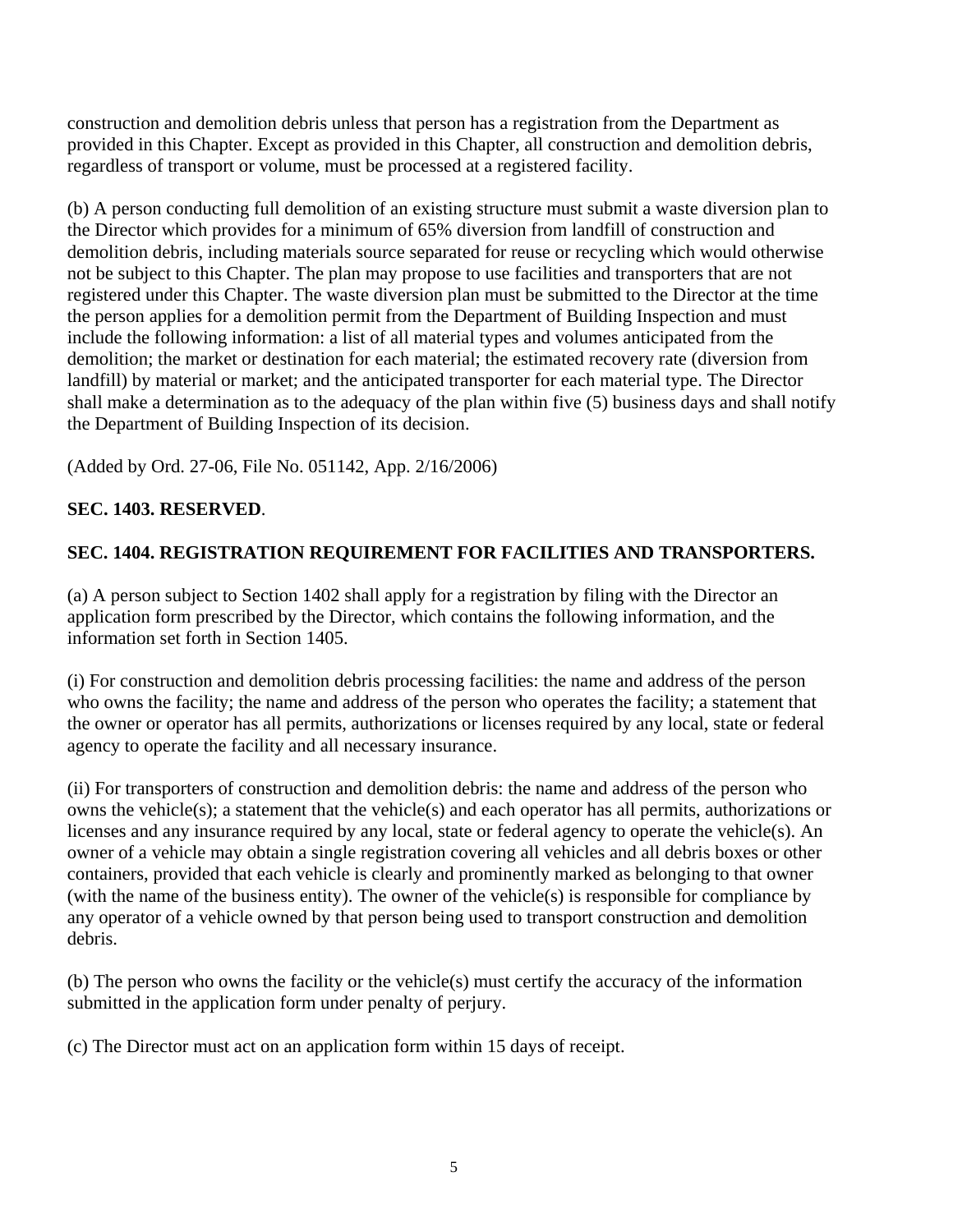(d) If the Director determines that the information required by the application form is not complete, the Director will provide written notice to the potential registrant of the remaining information needed.

(e) If the Director determines that the application form is complete, the Director shall issue a registration containing the following minimum information: a reference to the general terms and conditions specified in Section 1406; the name and address of the registrant, the name and address of the facility (if applicable); the effective and expiration date of the registration; and a registration number assigned by the Director.

(Added by Ord. 27-06, File No. 051142, App. 2/16/2006)

# **SEC. 1405. REGISTRATION CRITERIA**.

The owner of the facility or the transporter shall include the following information in the application form described in Section 1404.

## (a) **For Facilities**.

(i) The facility meets an overall minimum recovery rate of 65 percent for construction and demolition debris (based on the most recent month), which may include materials used as ADC or bio-mass conversion, provided that the facility can demonstrate that the use as ADC or bio-mass conversion is the highest and best use. The recovery rate will be determined by the total quantity of materials delivered to established recycling and composting markets divided by the total quantity received by the registered facility. Highest and best use for ADC does not include ADC which is generated by intentional crushing or grinding of construction and demolition debris that has not been processed to remove wood, metal, wallboard, glass and other materials for which markets or uses other than ADC are available. Consistent with this section, the Director shall adopt regulations pursuant to Section 1412 to specify how the recovery rate will be calculated and when ADC or bio-mass conversion is considered to be the highest and best use of a particular material.

(ii) The facility has and is implementing a hazardous waste load checking program to minimize hazardous waste accepted at the facility.

(iii) The facility has no outstanding notices of violation from any federal, state or local agency that could affect the permits, authorizations or licenses required for its continued operation.

(iv) The facility agrees to submit annual reports to the Director on forms and by dates specified by the Director pursuant to Section 1412. The reports must include, with respect to San Francisco materials only, the following information; the total quantity of material received at the registered facility, the breakdown of all of the specific recycled commodities, the end use of the recycled commodity (reuse, recycling, composting, ADC, bio-mass conversion) landfill destination for residuals, and the recovery ratio for the report period by processing area.

(v) For each truckload received at a discrete facility processing area, the facility agrees to provide each vehicle with a uniquely numbered receipt specifying, at a minimum, the facility name and processing area, the quantity of material received and the current recovery rate for that processing area. The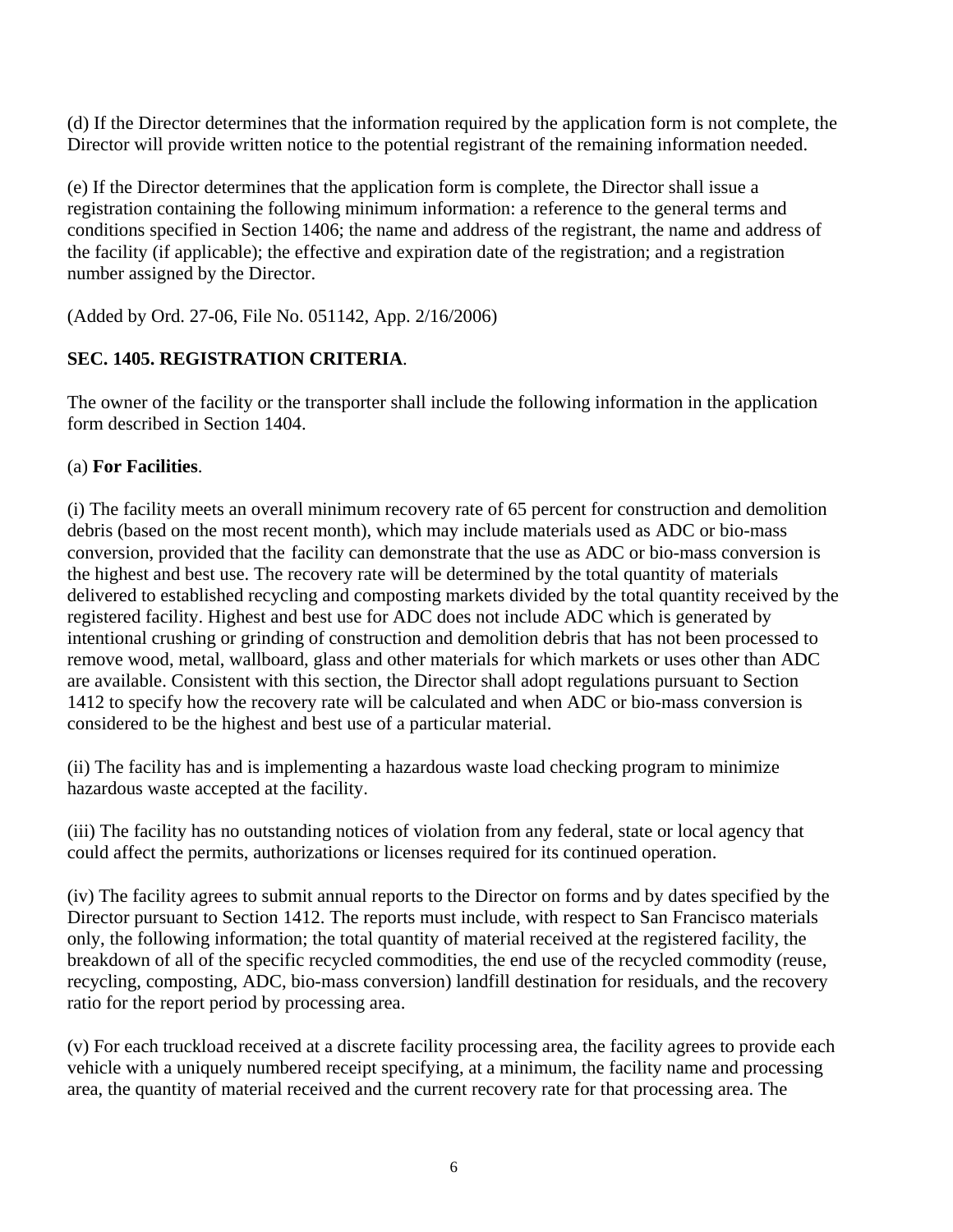receipt will also include the identity of the transporter and the permit application number issued by the Department of Building Inspections, if any, associated with that load.

(vi) The facility agrees to comply with the provisions of this Chapter; provide documentation to support the information in the application form, including the Section 1404(b) certification, to the Director upon request; and allow the Director to make inspections of the facility in order to verify the information in the application form and required reports.

## (b) **For Transporters**.

(i) The owner has no outstanding notices of violation from any federal, state or local agency that could affect the permits, authorizations or licenses required for continued operation of his or her vehicles.

(ii) The owner agrees to submit to the Director, upon request, the receipts specified in subsection  $(a)(v)$ .

(iii) The owner agrees that for each truckload of materials delivered to a facility, the operator of the vehicle will provide to the facility the permit application number, if any, associated with that load.

(iv) The owner of the vehicle agrees to comply with the provisions of this Chapter; provide documentation to support the information in the application form, including the Section 1404(b) certification, to the Director upon request; and allow the Director to make inspections of vehicles in order to verify the information in the application form and reports.

(v) The owner agrees that all vehicles will operate in accordance with state and federal laws and motor carrier regulations and in accordance with best business practices to ensure against leakage and unsafe loads. All Construction and Demolition Debris must be transported in either a fully enclosed vehicle or container and must be covered to minimize any potential spillage or littering.

(Added by Ord. 27-06, File No. 051142, App. 2/16/2006)

## **SEC. 1406. GENERAL TERMS AND CONDITIONS FOR REGISTERED FACILITIES AND TRANSPORTERS**.

The following terms and conditions shall apply to each registration:

(a) A registration is valid for two years.

(b) Each registrant must submit a registration renewal on a form specified by the Director thirty (30) days prior to the expiration date of the registration. Except as provided in this subsection, if a registrant submits a properly completed renewal form thirty (30) days prior to the expiration date, the current registration will continue in full force and effect until the Director issues a registration or all administrative and judicial appeals have been exhausted or the time for appeal has expired. A person may not renew a registration during a period of suspension, either by filing a renewal form or by operation of law. At the end of the suspension period, the person may apply for a registration.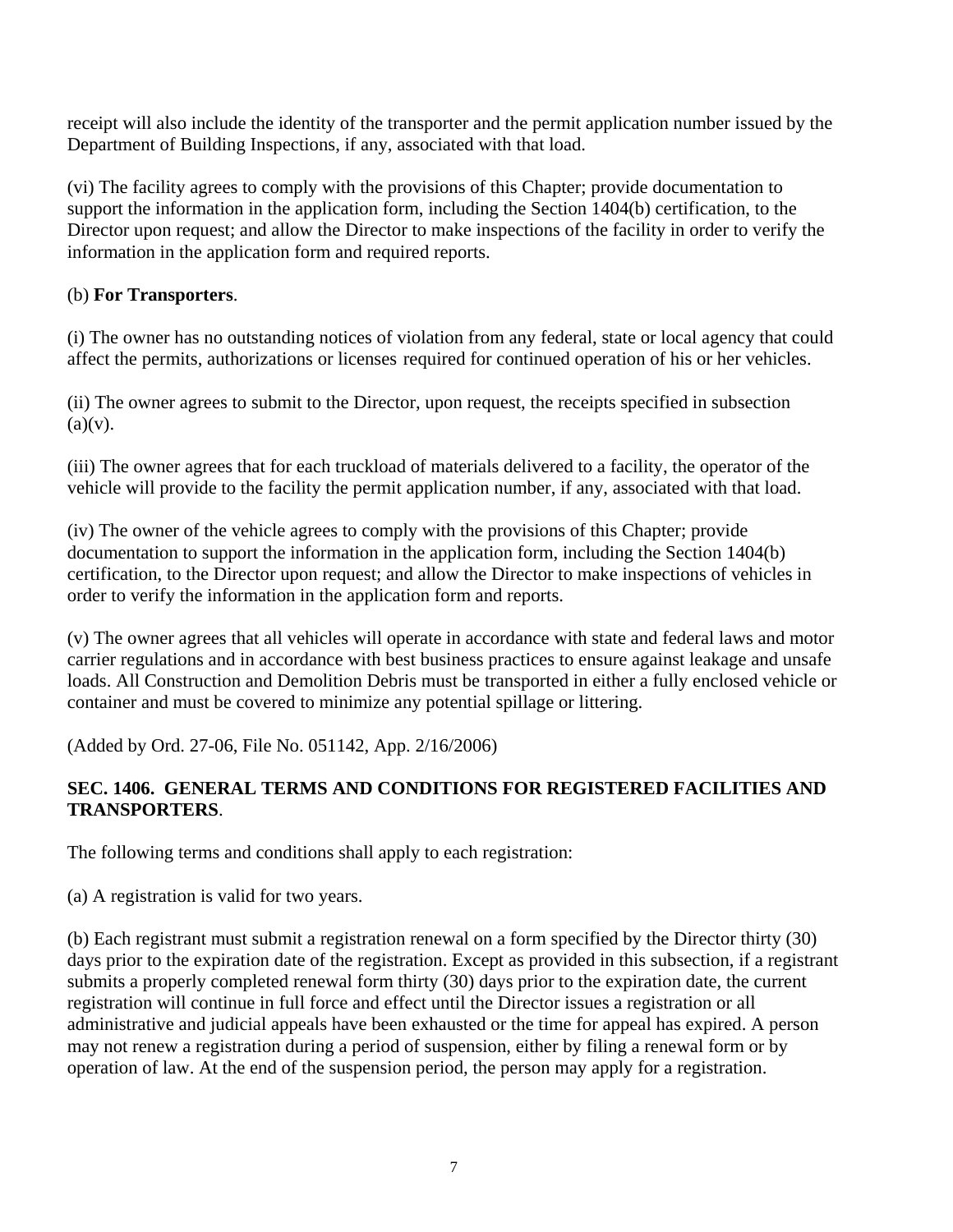(c) All records required to be kept by registered facilities and transporters shall be kept for at least three (3) years.

(d) A registration is not transferable.

(e) A registration does not take the place of any license required by state, federal or local law nor does compliance with the requirements of this Chapter relieve any party of compliance with any other applicable State, federal or local law.

(f) A copy of proof of registration shall be prominently displayed at any registered facility and kept in a registered vehicle.

(g) Within thirty (30) days of a change of any of the information required on a registration or renewal form, a registrant must file an amendment to the registration on a form prescribed by the Director.

(h) Each registrant must notify the Director, in writing, within twenty-four (24) hours of the time a permit, authorization or license required by any local, state or federal agency to operate the facility or vehicle terminates, expires or is revoked or suspended.

(Added by Ord. 27-06, File No. 051142, App. 2/16/2006)

# **SEC. 1407. TRADE SECRETS.**

(a) If a person believes that any information required to be reported or disclosed by this Chapter contains a trade secret, the person shall provide the information to the Director and shall notify the Director in writing of that belief, detailing the basis of the belief as to each specific item of information the person claims is a trade secret. For purposes of this Chapter, "trade secret" shall have the same meaning as it has under state law. The person designating information as a trade secret shall specify a name and street address for notification purposes and shall be responsible for updating such information. The Director shall not disclose any properly substantiated trade secret which is so designated by a person except as required by this Chapter or as otherwise required by law.

(b) Information designated as trade secret may be disclosed to an officer or employee of the City and County of San Francisco, the State of California, or the United States of America for use in connection with the official duties of such officer or employee acting under authority of law for the protection of health, without liability on the part of the City.

(c) When the Director or other City official or employee receives a request for information that has been designated as, or which the City determines may be, a trade secret, the City shall notify the person or business of the request. The City may request further evidence or explanation from the person as to why the information requested is a trade secret. If the City determines that the information does not constitute a trade secret, the City shall notify the person or business of that conclusion and that the information will be released by a specified date in order to provide the person or business the opportunity to obtain a court order prohibiting disclosure.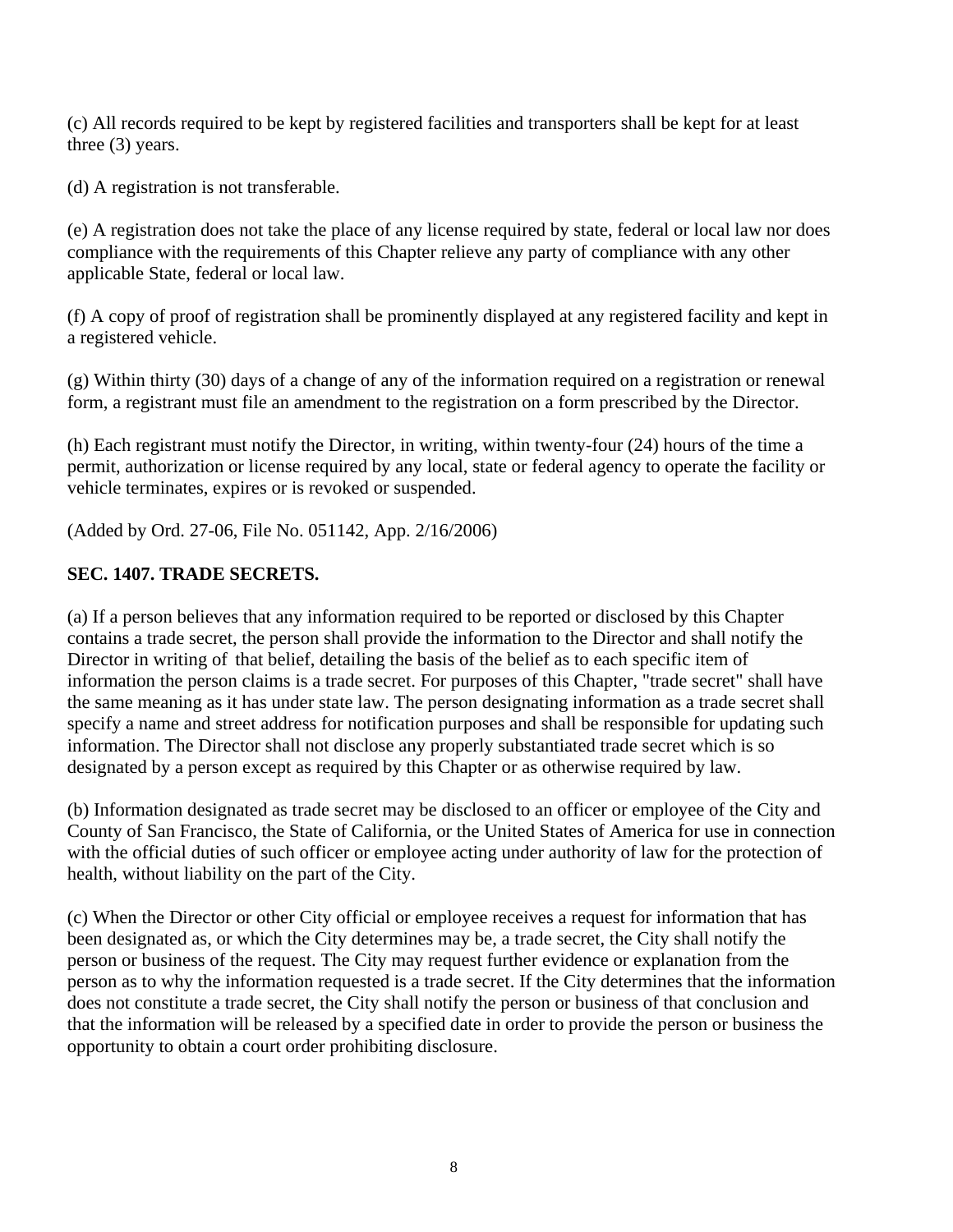(d) In adopting this Chapter, the Board of Supervisors does not intend to authorize or require the disclosure to the public of any trade secrets protected under the laws of the State of California.

(e) This Section is not intended to empower a person or business to refuse to disclose any information, including but not limited to trade secrets, to the Director or other City Departments required under this Chapter.

(f) Notwithstanding any other provision of this Chapter, any officer or employee of the City and County of San Francisco, or former officer or employee or contractor with the City or employee thereof, who by virtue of such employment of official position has obtained possession or has had access to information, the disclosure of which is prohibited by this Section, and who, knowing that disclosure of the information is prohibited, knowingly and willfully discloses the information in any manner to any person or business not entitled to receive it, shall be guilty of a misdemeanor.

(Added by Ord. 27-06, File No. 051142, App. 2/16/2006)

## **SEC. 1408. RESERVED**.

# **SEC. 1409. LIST OF REGISTERED FACILITIES AND REGISTERED TRANSPORTERS.**

The Director will maintain a current list of registered facilities and registered transporters available at the Department's Office and on its website. The Director will update the list at least every sixty (60) days. The Director will work with the Department of Building Inspection and other City departments to ensure availability of this information to the public.

(Added by Ord. 27-06, File No. 051142, App. 2/16/2006)

#### **SEC. 1410. ENFORCEMENT**.

(a) The Director has authority to administer all provisions of this Chapter and to enforce its provisions by any lawful means available for such purpose. The Department of Building Inspection shall work together with the Director to coordinate enforcement of this Chapter with enforcement of relevant provisions of the Building Code.

(b) In order to carry out the provisions of this Chapter, the Director has the authority to inspect any registered facility or registered transporter. This right of entry will be exercised only at reasonable hours, and with the consent of the owner of the vehicle or facility or with a proper inspection warrant. The Director will inspect each registered facility and transporter at least once annually.

(c) **Suspension of registration**. Whenever the Director finds that information in a person's application, registration or any required report is inaccurate, a person does not have the appropriate permits, authorizations or licenses to operate the registered facility or vehicle, or that a person is violating or has violated this Chapter or the terms of a registration, the Director may issue an order suspending the registration as provided in this Section. The Director's order to suspend must include a written statement of the reasons for the suspension and must provide the person with an opportunity to respond in writing before the order becomes effective. The order shall provide the effective date and end date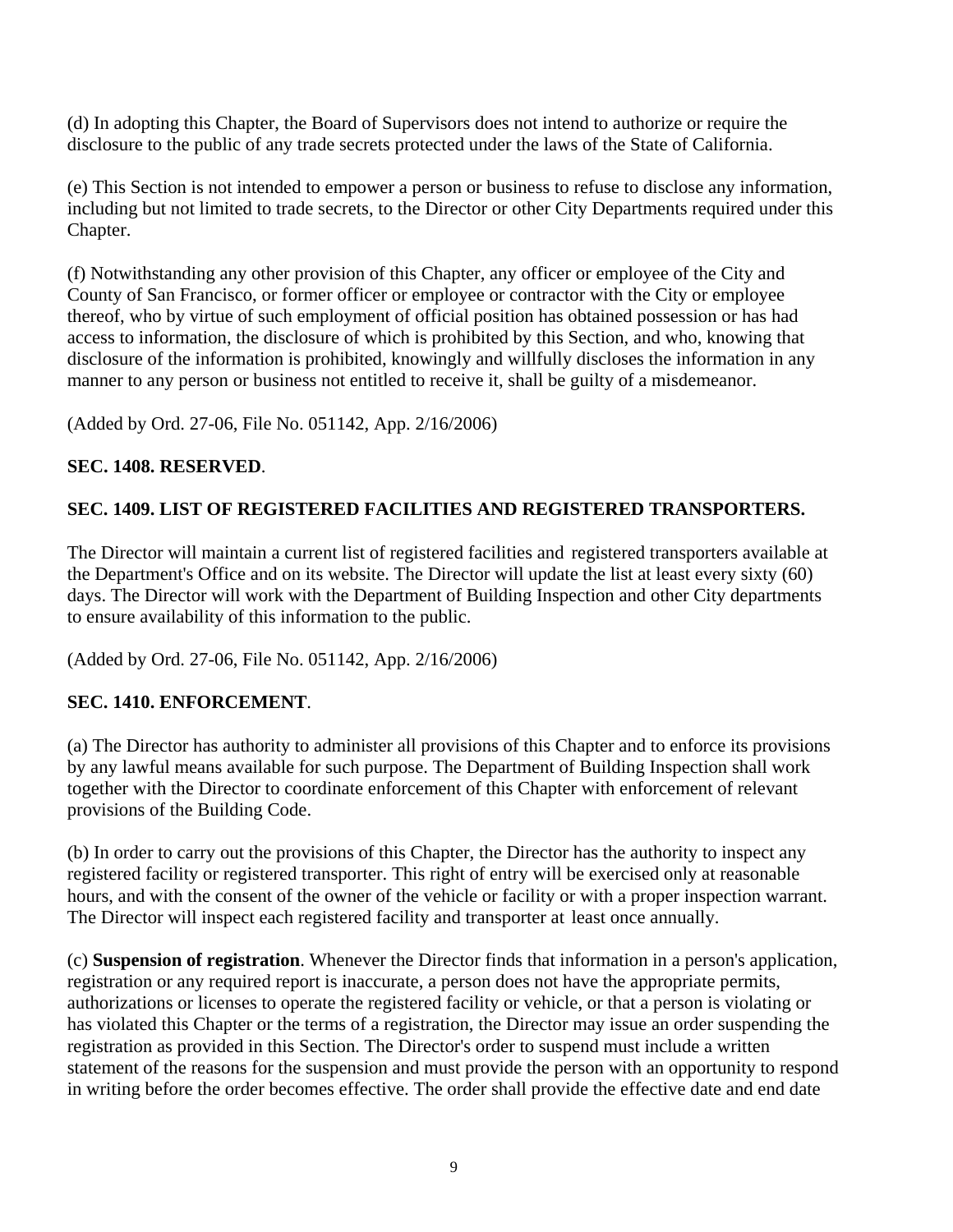of the suspension. The suspension period will be no more than: one (1) month for the first violation; six (6) months for the second; and twelve months (12) for any subsequent violations. The Director's decision shall be final.

(d) A final decision of the Director to suspend a registration may be appealed to the Board of Appeals in the manner prescribed in Article 1 of the San Francisco Business and Tax Regulations Code. Any person who fails to appeal the Director's decision to the Board of Appeals within the time specified may not challenge a decision or final order of the Director in any judicial proceedings brought to enforce the decision or order or for other remedies.

Within ninety (90) days of the decision of the Board of Appeals, a person may file with a Court of competent jurisdiction a petition for writ of mandate to review the Board of Appeals decision, provided that the responsible party has exhausted its administrative remedies. Any person who fails to file a petition within this 90-day period may not challenge a decision or final order of the Board of Appeals in any judicial proceedings brought to enforce the decision or order or for other remedies. Section 1094.5 of the California Code of Civil Procedure shall govern any proceedings conducted pursuant to this Section. In all proceedings pursuant to this Section, the Court shall affirm the Board of Appeal's decision if it is based upon substantial evidence in the whole record. This Section does not prohibit the Court from granting any appropriate relief within its jurisdiction.

(e) The Director may request the City Attorney or the District Attorney, as the case may be, to commence an action to enforce this Chapter.

(i) **Civil Penalties**. Any person who violates this Chapter shall be civilly liable to the City and County of San Francisco for a civil penalty in an amount not to exceed one-thousand dollars (\$1,000) for each day in which the violation occurs. Each day that such violation continues shall constitute a separate violation. For a second violation of the Chapter, the civil penalty will be not less than one thousand dollars (\$1,000) and not more than five thousand dollars (\$5,000) for each day in which the violation occurs. In determining civil penalties, the court shall consider the extent of harm caused by the violation(s), the nature and persistence of the violation(s), the length of time over which the violation(s) occur(s), the frequency of past violations, any action taken to mitigate the violation, and the financial burden to the violator.

(ii) **Criminal Penalties**. Each violation shall be considered a separate misdemeanor punishable by a fine not exceeding than one thousand dollars (\$1,000), or imprisonment not to exceed six (6) months in the County Jail, or both. In determining criminal penalties, the court shall consider the extent of harm caused by the violation(s), the nature and persistence of the violation(s), the length of time over which the violation(s) occur(s), the frequency of past violations, any action taken to mitigate the violation, the financial burden to the violator, and such other factors as deemed relevant and material.

f) Remedies under this Section are in addition to and do not supersede or limit any and all other remedies, civil or criminal.

(Added by Ord. 27-06, File No. 051142, App. 2/16/2006)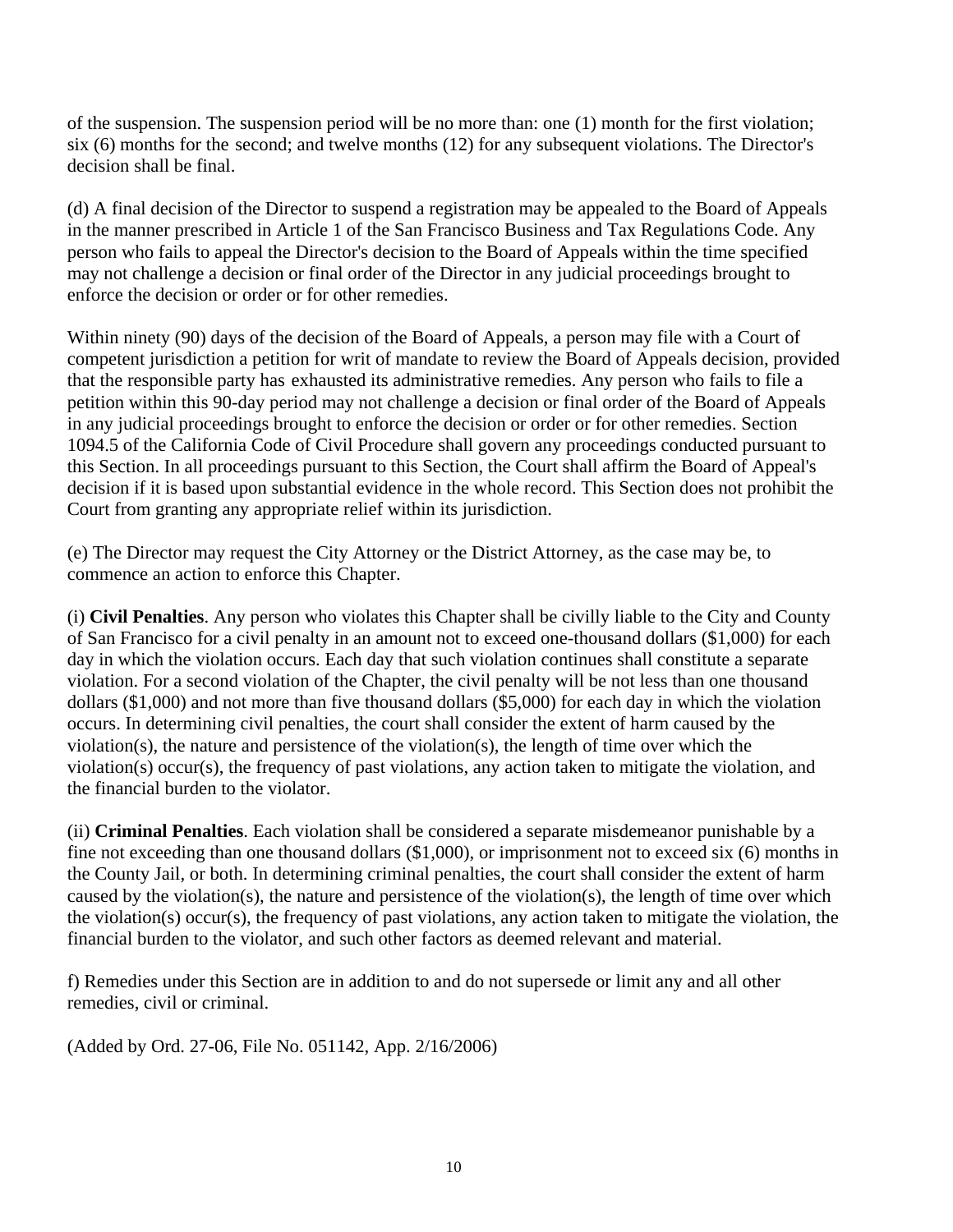## **SEC. 1411. REPORTS**.

Within two (2) years of the effective date of this Chapter, the Director shall report to the Commission on the Environment on the results of this ordinance, including the quantity recovered from landfill, and any recommended amendments of the ordinance.

(Added by Ord. 27-06, File No. 051142, App. 2/16/2006)

## **SEC. 1412. FORMS, REGULATIONS AND GUIDELINES.**

(a) Consistent with the intent of this Chapter, and after consultation with other City departments, public notice and a public meeting, the Director may adopt forms, regulations, and guidelines as directed by this Chapter and as necessary and appropriate to implement this Chapter.

(b) The Department shall provide assistance and consulting to persons subject to this Chapter regarding compliance with this Chapter.

(c) The Director, consistent with this Chapter, may waive any specific requirement of this Chapter if the person seeking the waiver has demonstrated that strict application of the specific requirement would create practical difficulties not generally applicable to other persons in similar circumstances. The Director shall specify in writing the basis for any waiver under this Section.

(Added by Ord. 27-06, File No. 051142, App. 2/16/2006)

#### **SEC. 1413. COST OF IMPLEMENTATION.**

The Director shall determine the cost of implementing this Chapter. The Director may request that relevant City departments provide work orders to the Director to cover the cost of implementing and maintaining the program required by this Chapter.

(Added by Ord. 27-06, File No. 051142, App. 2/16/2006)

# **SEC. 1414. RESERVED**.

#### **SEC. 1415. DISCLAIMER OF LIABILITY**.

The degree of protection required by this Chapter is considered to be reasonable for regulatory purposes. The standards set forth in this Chapter are minimal standards and do not imply that compliance will ensure proper handling of construction and demolition debris. This Chapter shall not create liability on the part of the City, or any of its officers or employees for any damages that result from reliance on this Article or any administrative decision lawfully made in accordance with this Chapter. All persons handling construction and demolition debris within the City should be and are advised to conduct their own inquiry as to the handling of such materials. In undertaking the implementation of this Chapter, the City is assuming an undertaking only to promote the general welfare. It is not assuming, nor is it imposing on its officer and employees, an obligation for breach of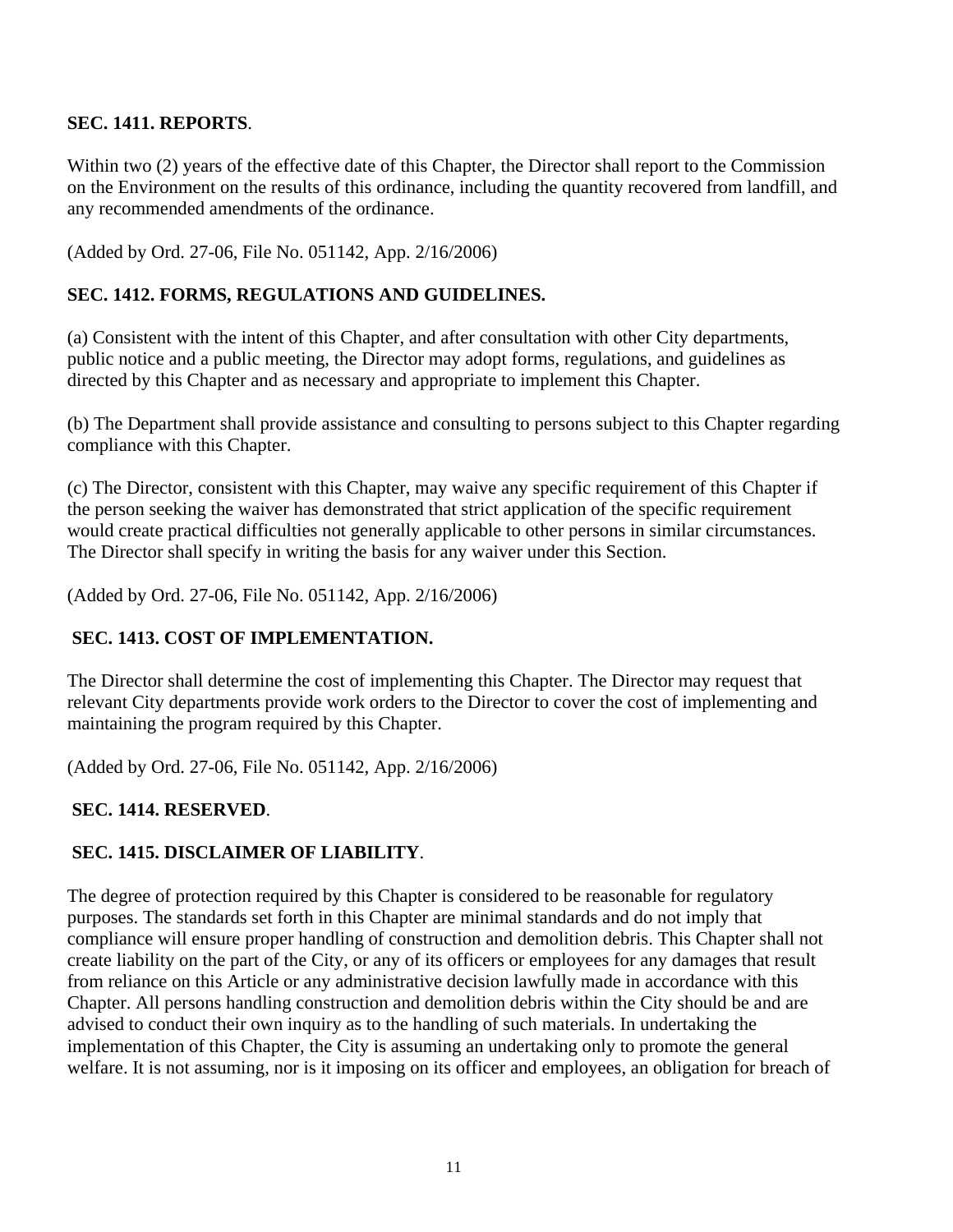which it is liable in money damages to any person who claims that such breach proximately caused injury.

(Added by Ord. 27-06, File No. 051142, App. 2/16/2006)

# **SEC. 1416. DUTIES ARE DISCRETIONARY.**

Subject to the limitations of due process and applicable requirements of State or federal laws, and notwithstanding any other provisions of this Code whenever the words "shall" or "must" are used in establishing a responsibility or duty of the City, its elected or appointed officers, employees or agents, it is the legislative intent that such words establish a discretionary responsibility or duty requiring the exercise of judgement and discretion.

(Added by Ord. 27-06, File No. 051142, App. 2/16/2006)

# **SEC. 1417. SEVERABILITY**.

If any section, subsection, sentence, clause, or phrase of this Chapter is for any reason held to be invalid or unconstitutional by a decision of any court of competent jurisdiction, such decision shall not affect the validity of the remaining portions of the Chapter. The Board of Supervisors hereby declares that it would have passed this Chapter and each and every section, subsection, sentence, clause, or phrase not declared invalid or unconstitutional without regard to whether any portion of this Chapter would be subsequently declared invalid or unconstitutional.

(Added by Ord. 27-06, File No. 051142, App. 2/16/2006)

\* \* \* \* \*

# **BUILDING CODE SECTION 106.3.2.2**

*Section 106.3.2.2. Add the following section:* 

[Amended 2-7-2006 by Ord. No. 27-06]

22

106.3.2.2 Demolition. An application for a permit to demolish a building or structure shall not be deemed complete until (a) the applicant declares under penalty of perjury that every party who has a recorded interest in the property that is the subject of the application has been notified of the filing of the application. See Section 110, Table 1-L - Public Information - for fee to defray the cost of maintaining records of such declarations and other attendant costs and (b) the Department receives written notice from the Department of the Environment that the Department of the Environment has approved the applicant's waste diversion plan in accordance with Chapter 14 of the Environment Code.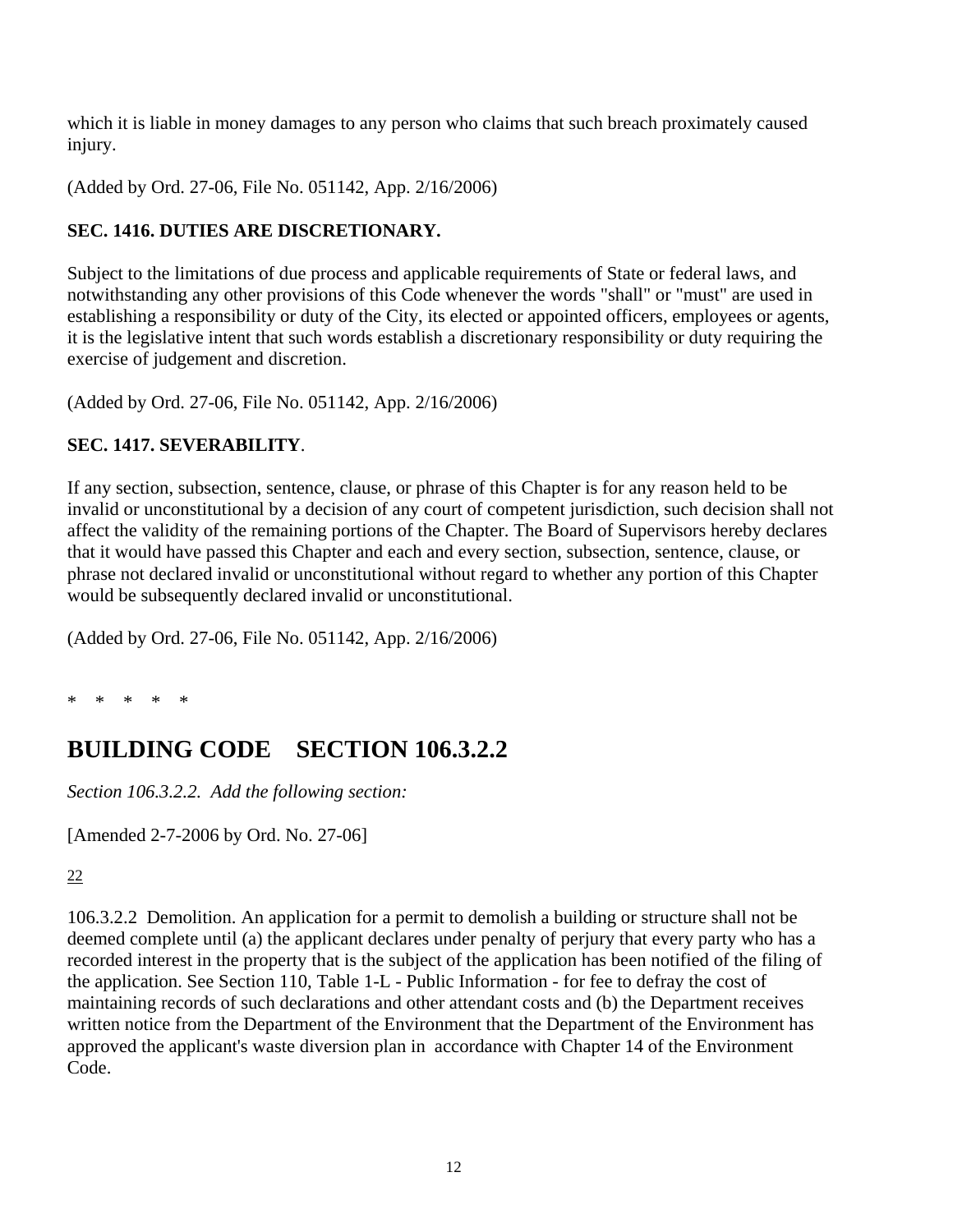Endnotes

[22](http://www.amlegal.com/nxt/gateway.dll/California/sfbuilding/buildingcode2001edition/volume1/#text1) This section contains a change from the original publication of the 2001 San Francisco Building Code.

\* \* \* \* \*

# **BUILDING CODE**

## 1 **CHAPTER 13B CONSTRUCTION AND DEMOLITION DEBRIS RECOVERY PROGRAM**

#### **SECTION 1301B — TITLE**

[Added 2-7-2006 by Ord. No. 27-06]

This chapter shall be known as the "Construction and Demolition Debris Recovery Program."

#### **SECTION 1302B — RECOVERY OF CONSTRUCTION AND DEMOLITION DEBRIS.**

[Added 2-7-2006 by Ord. No. 27-06]

 Under the requirements set forth herein and in Chapter 14 of the Environment Code, all construction and demolition debris in amounts of one cubic yard or greater generated in the course of a construction or demolition project must be transported off the site by a registered transporter, unless transported by the owner of the site, and handled, processed and otherwise managed by a registered facility for recovery of the materials. All persons subject to these requirements, including an applicant for any building or demolition permit shall comply with the requirements for construction and demolition debris recovery set forth in Chapter 14 of the Environment Code.

#### **SECTION 1303B — DEFINITIONS**.

[Added 2-7-2006 by Ord. No. 27-06]

 "Construction and Demolition Debris" shall mean building materials and solid waste generated from construction and demolition activities, including, but not limited to, fully-cured asphalt, concrete, brick, rock, soil, lumber, gypsum wallboard, cardboard and other associated packaging, roofing material, ceramic tile, carpeting, fixtures, plastic pipe, metals, tree stumps, and other vegetative matter resulting from land clearing and landscaping for construction, deconstruction, demolition or land developments. This term does not include refuse regulated under the 1932 Refuse Collection and Disposal Initiative Ordinance or sections of the Municipal Code that implement the provisions of that ordinance; materials from the public right-of-way; or, unless specified in Chapter 14 of the Environment Code, materials source separated for reuse or recycling. Hazardous waste, as defined in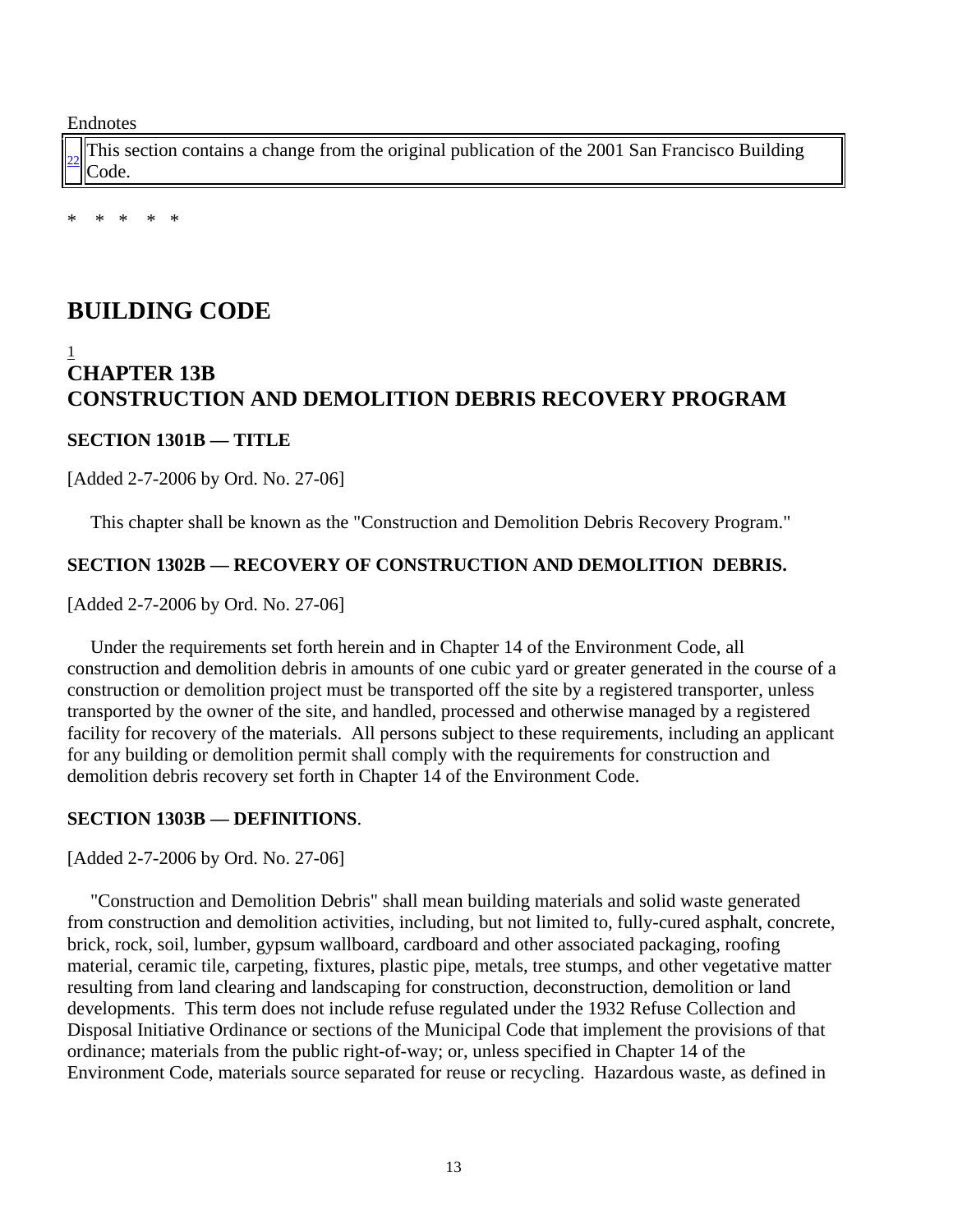California Health and Safety Code section 25100 et seq., as amended, is not Construction and Demolition Debris for purposes of this Chapter.

 "Registered Transporter" or "Registered Facility" shall mean a person who holds a valid registration issued by the Director of the Department of the Environment pursuant to Chapter 14 of the Environment Code. "Transporter" does not include a person that owns and operates only vehicles with no more than two axles and no more than two tires per axle.

#### **SECTION 1304B — PERMIT CONDITION.**

[Added 2-7-2006 by Ord. No. 27-06]

 The provisions of Chapter 14 of the Environment Code and any approvals or conditions imposed in writing by the Department of the Environment are conditions of the permit issued by the Department under section 106.1, and a violation of Chapter 14 or such approvals or conditions shall be deemed non-compliance with the permit.

#### **SECTION 1305B — PERMIT NOTIFICATION.**

[Added 2-7-2006 by Ord. No. 27-06]

 Permit application materials shall bear notice of and reference to the above requirements and the owner's responsibility for compliance with such requirements.

#### Endnotes

[1](http://www.amlegal.com/nxt/gateway.dll/California/sfbuilding/buildingcode2001edition/volume1/#text1) This section contains a change from the original publication of the 2001 San Francisco Building Code.

\* \* \* \* \*

# **HEALTH CODE** SECTIONS 288 AND 288.1

#### **SEC. 288. CONSTRUCTION AND DEMOLITION DEBRIS.**

No commercial establishment, dwelling, householder or other person or entity, including the City and County of San Francisco, shall place out for regular refuse collection any construction and demolition debris. Unless otherwise required by Chapter 14 of the Environment Code or acceptable in an on-site residential or commercial recycling or composting collection program, construction and demolition debris must be disposed of at a construction and demolition debris facility registered pursuant to Chapter 14 of the Environment Code. For purposes of this section, construction and demolition debris means building materials and solid waste generated by construction and demolition activities, including but not limited to: fully-cured asphalt, concrete, brick, rock, soil, lumber, gypsum wallboard, cardboard and other associated packaging, roofing material, ceramic tile, carpeting, fixtures, plastic pipe, metals, tree stumps, and other vegetative matter resulting from land clearing and landscaping for construction, deconstruction, demolition or land developments. Construction and demolition debris does not include any refuse regulated under the 1932 Refuse Collection and Disposal Initiative Ordinance or sections of the Municipal Code that implement the provisions of that ordinance.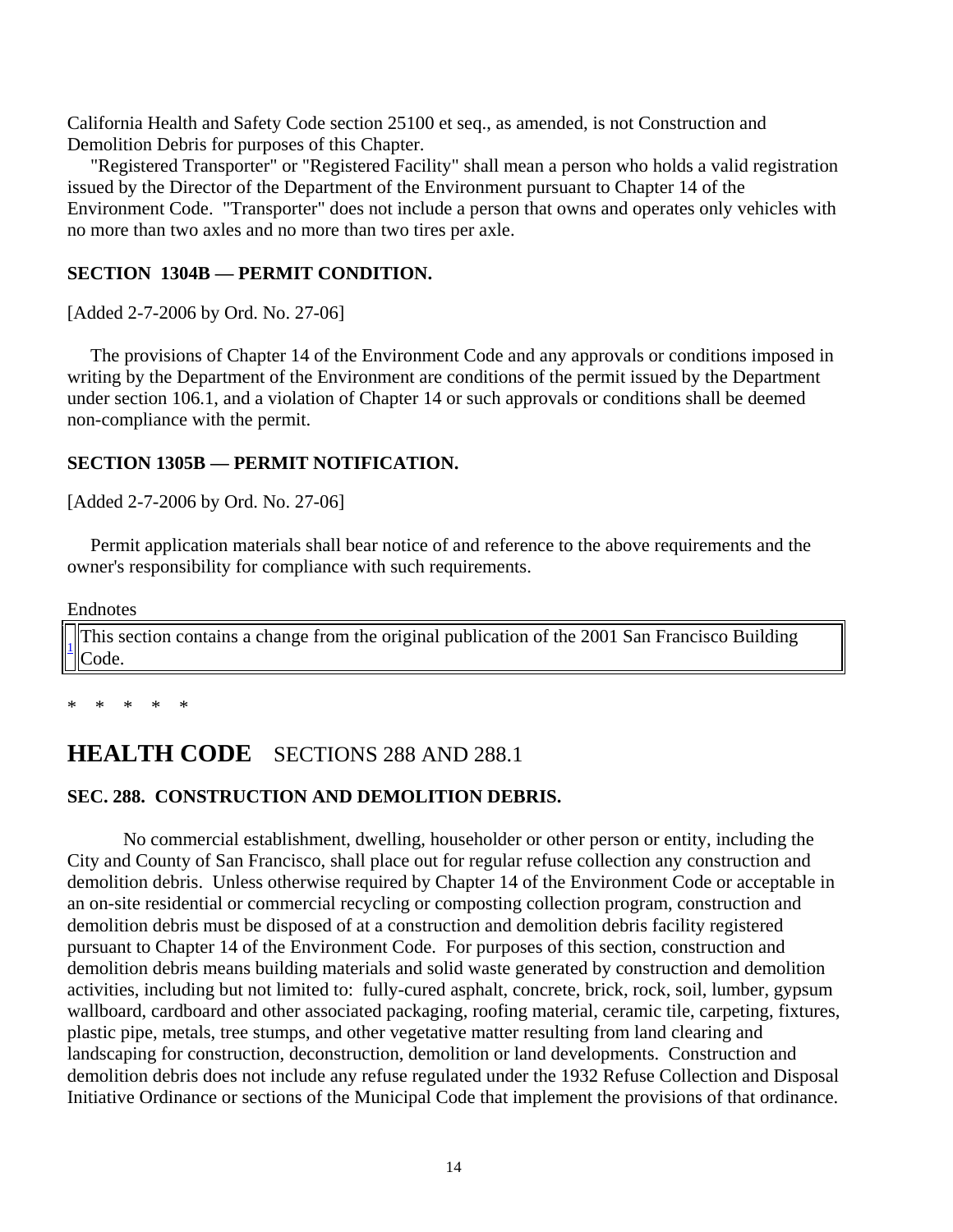Hazardous waste, as defined in California Health and Safety Code section 25100 et seq., as amended, is not construction and demolition debris for purposes of this section.

(Added by Ord. 27-06, File No. 051142, App. 2/16/2006)

#### **SEC. 288.1. PENALTY**.

Any person, firm or corporation violating any of the provisions of Section 288 of this Article shall be guilty of an infraction and, upon conviction thereof, shall be punished for the first offense by a fine of not less than \$80 nor more than \$100; and for a second offense by a fine of not less than \$150 nor more than \$200; and for each additional offense by a fine of not less than \$250 nor more than \$500. In the alternative, any person, firm or corporation violating any of the provisions of Section 288 of this Article may be assessed an administrative penalty not to exceed \$300 for each violation. Such penalty shall be assessed, enforced and collected in accordance with Section 39-1 of the Police Code.

(Added by Ord. 27-06, File No. 051142, App. 2/16/2006)

\* \* \* \* \* \* \*

# **POLICE CODE SECTION 39-1**

#### **SEC. 39-1. PROCEDURE FOR ASSESSMENT AND COLLECTION OF ADMINISTRATIVE PENALTIES FOR SPECIFIED LITTERING AND NUISANCE VIOLATIONS**.

(a) This Section shall govern the imposition, assessment and collection of administrative penalties imposed pursuant to Sections 37, 38 and 63 of the Police Code, Sections 41.13, 283.1, 287, 288.1 and 600 of the Health Code, and Sections 170, 173, 174, 174.2, 184.63 and 724.5 of the Public Works Code.

(b) The Board of Supervisors finds:

(1) That it is in the best interest of the City and its citizens to provide an alternative, administrative penalty mechanism for enforcement of the littering and nuisance violations covered by this section in addition to the existing enforcement mechanisms authorized under the California Penal Code; and

(2) That the administrative penalty scheme established by this section is not intended to be punitive in nature, but is instead intended to compensate the public for the injury and damage caused by the prohibited conduct. The administrative penalties authorized under this section are intended to be reasonable and not disproportionate to the damage or injury to the City and the public caused by the prohibited conduct.

(c) Administrative Citation. Where an officer or employee designated in Section 38 determines that there has been a violation of a local litter or nuisance law that authorizes imposition of an administrative penalty, the officer or employee may issue an administrative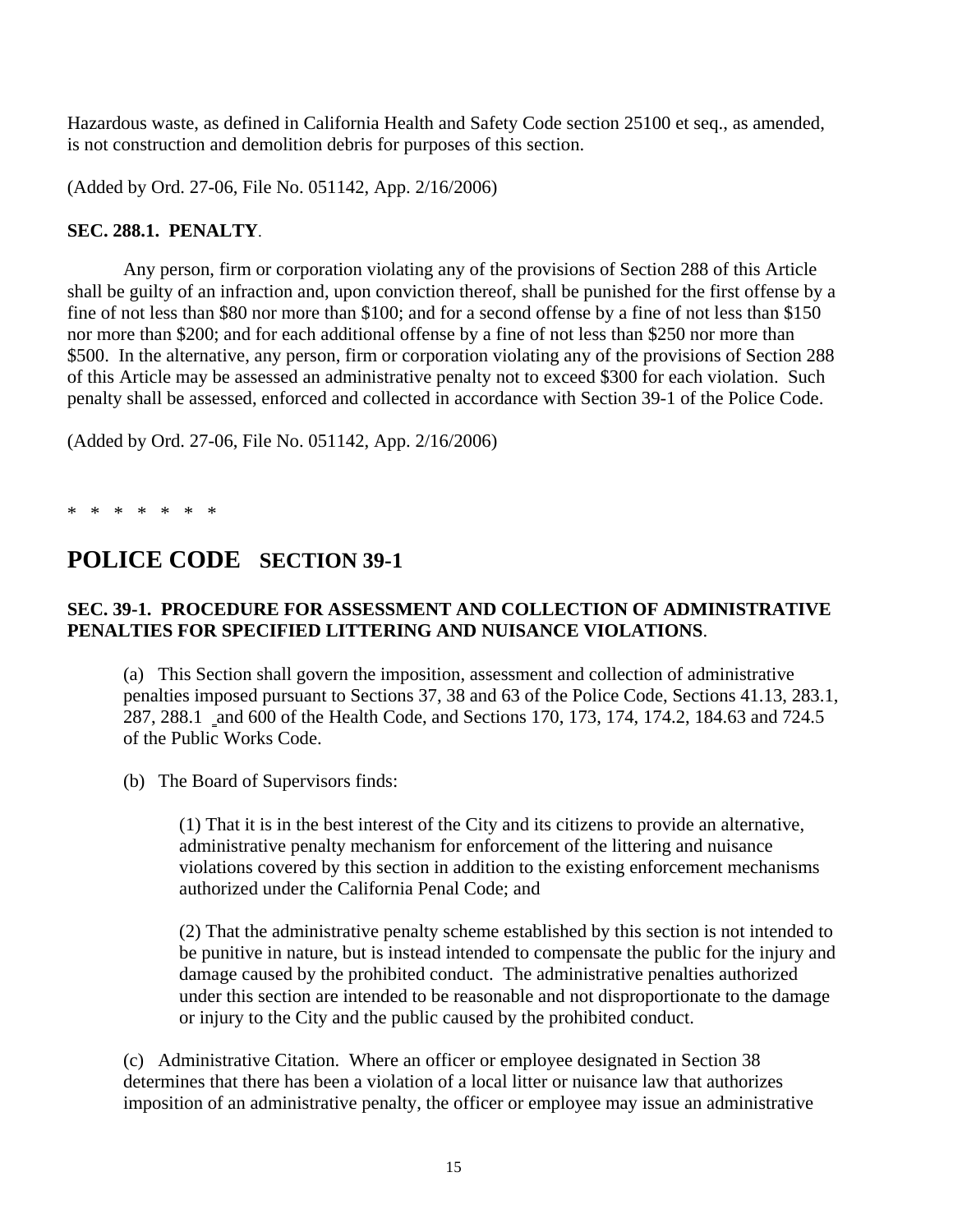citation to the person and/or entity responsible for the violation. For purposes of this Section, an entity is responsible if an officer, employee or agent of the entity commits the violation. The citation shall inform the person or entity responsible of the date, time, place and nature of the violation and the amount of the proposed penalty, and shall state that the penalty is due and payable to the City Treasurer within 15 City business days from the date of the notice, if not contested within the time period specified. The citation shall also state that the person or entity responsible has the right, pursuant to Subsection (d), to request administrative review of the citing officer or employee's determination as to the violation and assessment of penalties, and shall set forth the procedure for requesting administrative review. The Director shall serve the administrative citation as follows:

1. Where there is a nexus between the violator and a specific property:

(A) One copy of the Notice shall be posted in a conspicuous place upon the building or property.

- (B) One copy of the Notice shall be served upon each of the following:
	- (i) The person, if any, in real or apparent charge and control of the premises or property involved;
	- (ii) The owner of record.

Service required by subparagraph (B) may be made by personal service or by certified mail.

2. Where the issuing officer or employee is unable to ascertain a nexus between the violation and property within the City, a completed copy of the administrative citation may be served on the individual who has committed the violation by personal service or by certified mail.

3. For purposes of this Section, there is a nexus where activity on the property has caused, contributed to, or been a substantial factor in causing, the violation.

(d) Request for Hearing; Hearing.

(1) A person or entity that has been issued an administrative citation may request administrative review in order to contest the citation issued in accordance with this section. Administrative review shall be initiated by filing a request for administrative review with the Director of Public Works within 15 City business days from the date of the citation. Failure to request a hearing within the time specified in the citation shall be deemed an admission that the cited person or entity committed the violation identified in the administrative citation.

(2) Whenever administrative review is requested pursuant to this Section, the Director of Public Works shall, within five City business days of receipt of the request, notify the requestor of the date, time, and place of the administrative review hearing by certified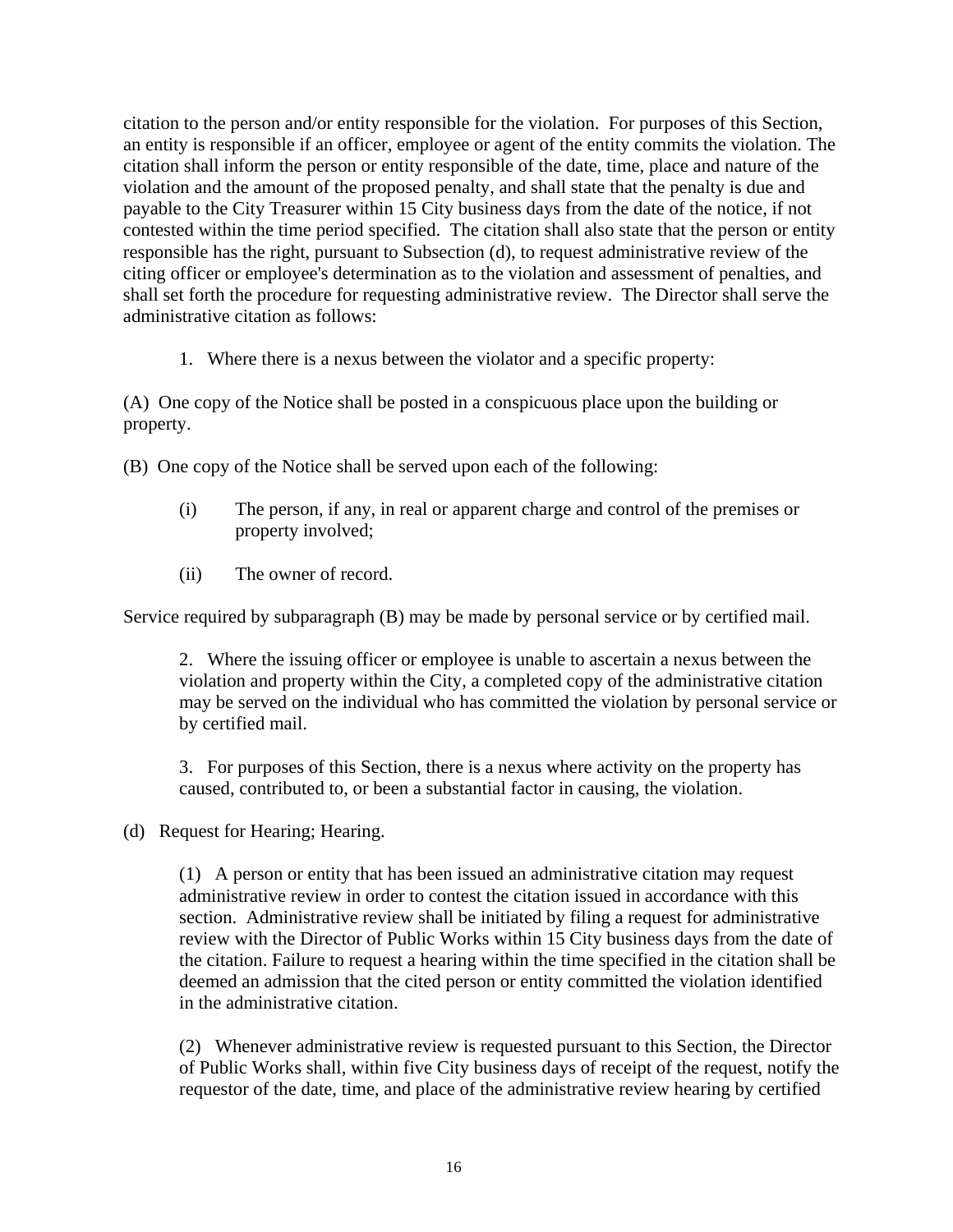mail. Such hearing shall be held no later than thirty (30) calendar days after the Director receives the request, unless time is extended by mutual agreement of the affected parties.

(3) The administrative review hearing shall be conducted by a neutral hearing of officer from outside the Department of Public Works and the department whose employee issued the citation, assigned by the Director of Administrative Services. The Director of Administrative Services may issue rules as needed to implement this requirement. The parties may present evidence and testimony to the hearing officer. All testimony shall be under oath. The hearing officer shall ensure that a record of the proceedings is maintained. The burden of proof to uphold the violation shall be on the City, but the administrative citation shall be prima facie evidence of the violation.

(4) The hearing officer shall issue a decision including a summary of the issues and the evidence presented, and findings and conclusions, within ten (10) calendar days of the conclusion of the hearing. The hearing officer may uphold the penalty imposed by the citation, reduce the penalty, or dismiss the citation. A copy of the decision shall be served by certified mail upon the person or entity contesting the violation. The decision shall be a final administrative determination. An aggrieved party may seek judicial review of the decision pursuant to California Code of Civil Procedure Sections 1094.5 and 1094.6.

(e) Payment and Collection of Penalty.

(1) Where a person or entity has not made a timely request for administrative review, the penalty shall be due and payable to the City Treasurer on or before 15 City business days from the date of issuance.

(2) Where a person or entity has made a timely request for administrative review, and the penalty has been upheld in whole or in part upon review, any administrative penalty imposed by the hearing officer shall be due and payable not later than ten City business days from the date of the notice of decision issued under subparagraph (d)(4).

(3) If a penalty due and payable under paragraphs (1) or (2) remains unpaid after the specified due date, the Director of Public Works shall send the violator written notice that the penalty is overdue. Penalties that remain unpaid 30 days after the due date shall be subject to a late payment penalty of ten percent (10%) plus interest at the rate of one percent (1%) per month on the outstanding balance, which shall be added to the penalty amounts from the date that payment is due. Persons and entities against whom administrative penalties are imposed shall also be liable for the costs and attorney's fees incurred by the City and County in bringing any civil action to enforce the provisions of this section, including obtaining a judgment for the amount of the administrative penalty and other costs and charges.

(4) Where there is a nexus between the violation and property in the City owned by the violator, the Director shall further inform the violator that if the amount due is not paid